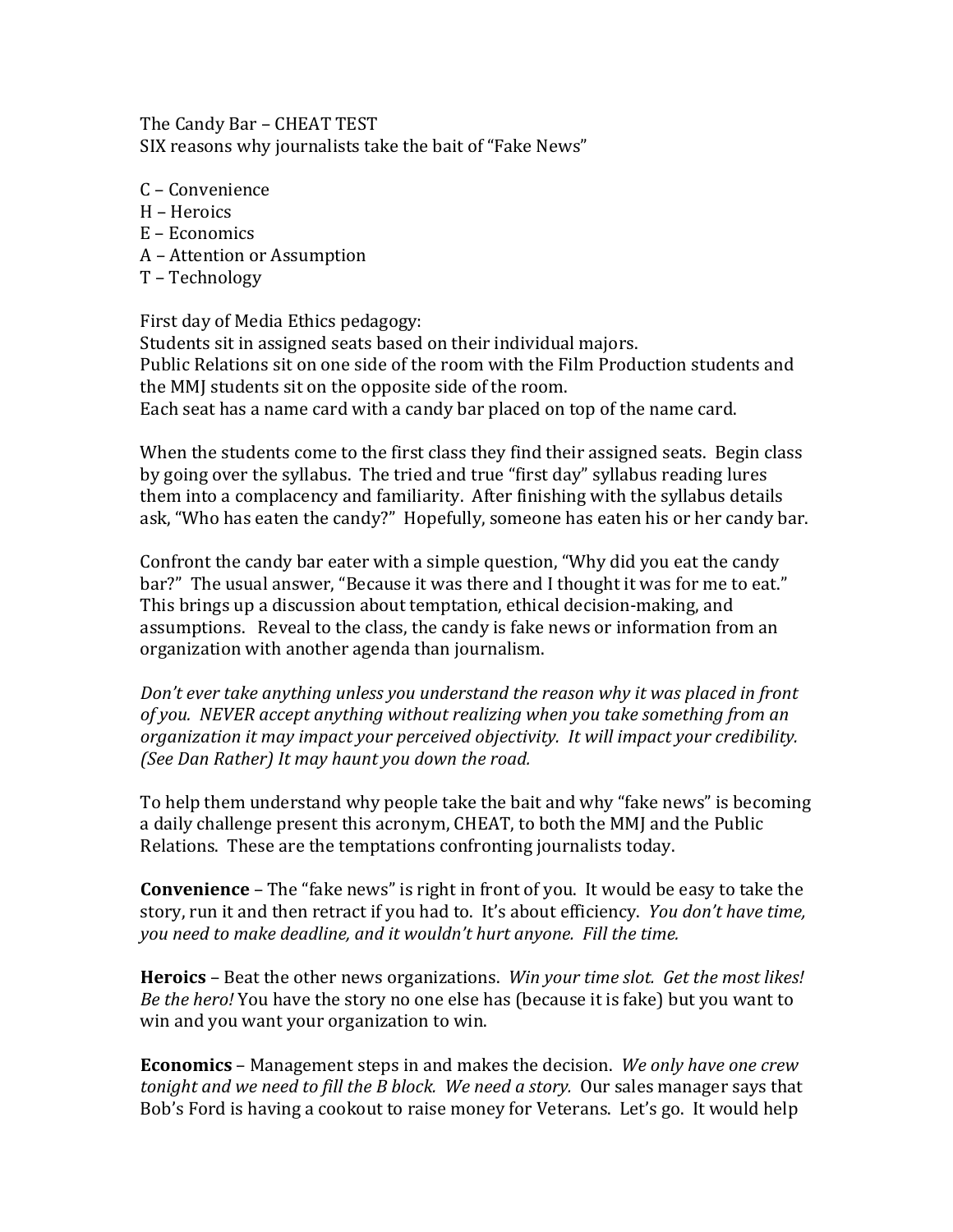our sales staff. Did they raise any money? We won't follow up to see if they did raise *any money, we don't investigate our advertisers.*

**Attention** – We have the sexiest stories and the stories everyone is talking about. People come to us to be entertained. We like likes! Give us a headline that gives us eyeballs and we win! We want to be #1. We want to retain the audience that is slowly depleting. We don't want to be the news agency no one is watching because that's a downward spiral.

**Assumption** – The purpose and intent of the information is assumed to be accurate and not given with other intentions. Or laid in front of you like a candy bar. You assume time; place and circumstances justify the acquisition or taking of gifts.

**Technology** – If we weren't intended to use it, science would not have created *Photoshop or After Effects. Our audience wants sexy. We should "sexy up" our story* with state of the art imagery because that give us more attention. People need the shiny objects and we'll give it to them. Journalism is about storytelling and now we have the technology to tell visually stunning stories (even though we manipulate images, feelings, add music and alter images to benefit our agenda). The ethics of news gathering, producing and presenting stories has as many entangled ethics as fake news.

When you've made your point with MMJ students, flip this around and discuss how Public Relations utilizes the same urges to attract journalists to their stories. The Public Relations representatives provide the candy, hopefully meaningful information and not fake news.

**Convenient/Economics**: Partner up with a news organization. *Be available to the news organization at all times.* Appear on their news set. Go to their news agency. Become the only organization they rely on because you are always there, like a good friend. Sponsor events together and give them stories about your innovations or provide them the "local angle" for bigger wire stories. Hospitals like to give you a one-stop shop: patient, doctor, and b-roll.

**Attention:** Partner up and put the news agency logos on everything. The station wants their audience to know they care about their community. Give them an expert that can sit on their set and talk generalities or specifics with your business name on the lower third. *In exchange, stroke news anchors egos by inviting them to* speak, cut ribbons, meet customers and form a personal relationship.. Hint: News anchors freak out if you do not include their speech or visit in the newscast.

**Technology**: Give them video opportunities. Provide a live link to the stations so they can interview your company's experts. *Heck, maybe every station in their corporation* will want the same live shot. The link should be high quality and not Face Time yuck. Give them visually appealing moments that they can use to get the